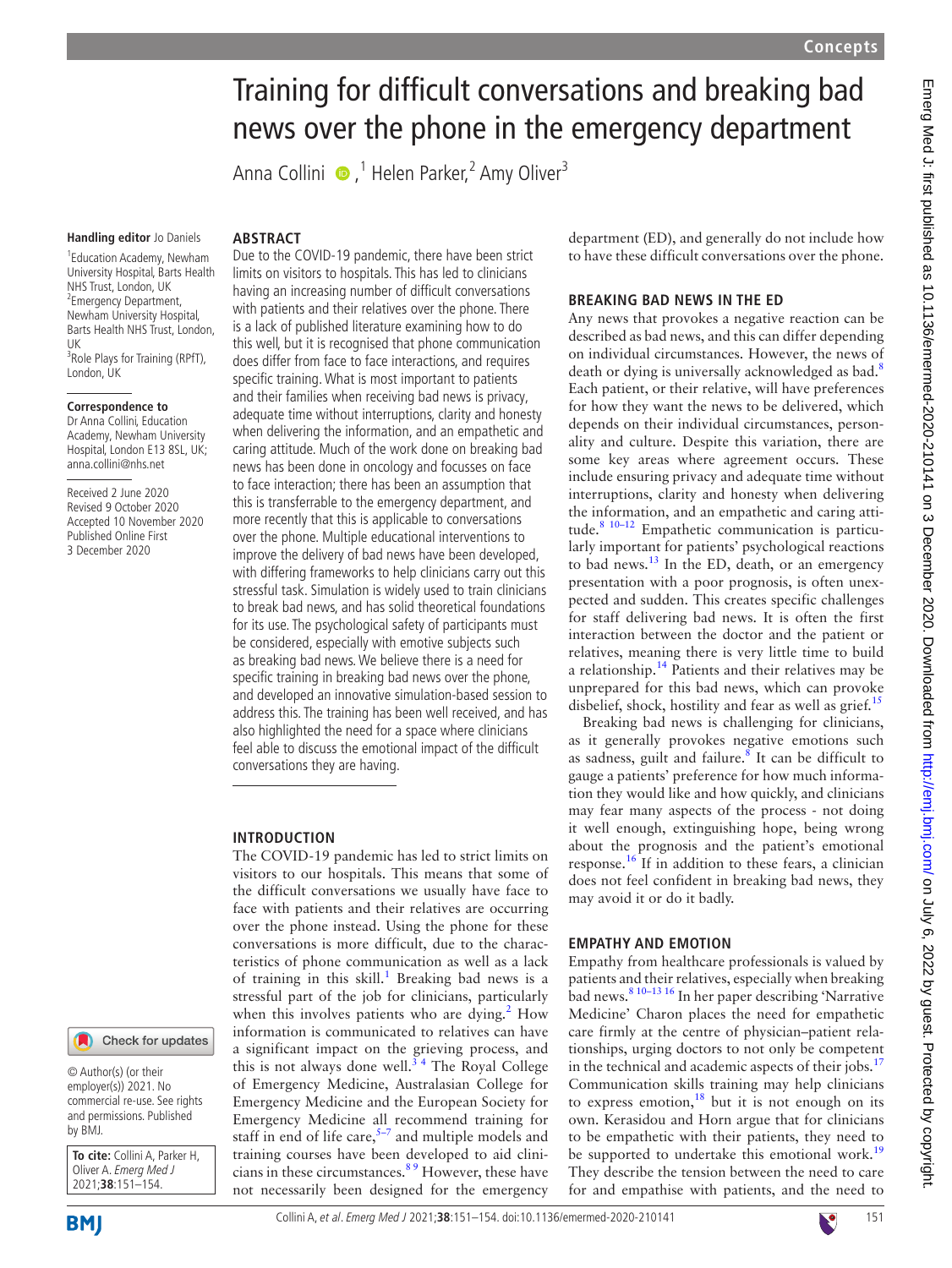maintain some emotional detachment. In addition to training in breaking bad news, there needs to be ongoing support through reflective sessions for clinicians to express and normalise their emotions.[20](#page-3-12) This is particularly important during the COVID-19 pandemic. In addition to the negative emotions associated with breaking bad news, they suffer the moral injury and distress that comes with seeing patients deteriorate and die without their loved ones present.<sup>[21](#page-3-13)</sup>

## **EXISTING FRAMEWORKS FOR BREAKING BAD NEWS**

Several frameworks have been developed to help clinicians break bad news, but up to this point these have focused on face to face interaction. These frameworks can still be used in phone conversations, although the details of how they are applied may need to be modified. Having a structure may help clinicians feel more prepared and confident to have conversations in which they are breaking bad news, and are useful in this regard. However, their use relies on several assumptions. It is presumed that these conversations proceed in a stepwise manner, when this is not always the case. $2^2$  In the training sessions we have run, we have found that using a framework can get in the way of an empathetic conversation. These conversations are often complex and require adaptability from the clinician to ensure they are responding to the patient in front of them, rather than rigidly sticking to a model. We would suggest that during initial training in breaking bad news it may be useful to employ a framework, but subsequent training is required to become more skilled in using these frameworks flexibly, or not at all.

One of the most commonly used frameworks for breaking bad news is 'SPIKES'.<sup>9</sup> This consists of six stages: Setting up the interview, assessing the patients Perception, obtaining the patient's Invitation, giving Knowledge and information to the patient, addressing the patient's Emotions with empathetic responses and finally Strategy and summary.<sup>[16](#page-3-8)</sup> The model was designed for use with oncology patients, but has been used in a wide range of settings, including the ED.<sup>[23 24](#page-3-16)</sup> Despite its widespread adoption, the authors are open about its limitations—the model is not completely evidence based, and whether patients actually find it helpful is a question that remains to be answered.<sup>16</sup> In the 20 years since this framework was published, only one paper has examined the effect of an intervention to improve the delivery of bad news on patient outcomes, rather than the effects on the participants.<sup>[9](#page-3-15)</sup>

Fujimori *et al* designed an alternative model, SHARE, based on their previous work examining the preferences of Japanese oncology patients with regards to the breaking of bad news. This consists of S—setting up a supportive environment, H—consider how to deliver the bad news, A—giving additional information, answering questions, R—reassurance and E—empathy.<sup>13</sup> They found that patients of oncologists who underwent a 2-day course based on the SHARE model had increased levels of trust in their oncologist and reduced levels of depressive symptoms.

One of the few models that has been designed for the ED is 'GRI EVING', for use when notifying relatives of a death.<sup>25</sup> This framework was developed from the existing literature, pulling out the important points to cover when speaking to a grieving family. The mnemonic consists of G for 'gather'—gather the family members, making sure that everyone who should be present is there; R for 'resources'—this can include people, such as a member of the clergy, or physical resources, such as written information for bereaved relatives: I for 'identify', it is important to identify not only yourself, but who has died, and who you are speaking to, as well as identifying what the relatives

already know of the situation; E for 'educate'—educate the relatives on the events that have occurred and how their loved one is currently (this should be brief); V for 'verify'—verify the death of their relative, using clear language such as 'dead' or 'died';\_ is for 'space'—give the relatives space to take in the news and express emotion if they need to; I for 'inquire'—allow the relatives to ask any questions, and answer them as best you can; N for 'nuts and bolts'—cover the practicalities and next steps, consider asking about organ donation, and offer them the chance to spend some time with the deceased person; G for 'give'—ensure the family have contact details to allow them to get in touch with any questions they may have in future. Hobgood *et al* found that an educational intervention using this model improved the confidence and competence of Emergency Medicine residents in death notification.<sup>[25](#page-3-17)</sup>

# **BREAKING BAD NEWS OVER THE PHONE**

There is little empirical evidence on how best to break bad news over the phone, probably because both clinicians and patients prefer face to face consultations in this situation.<sup>10 26</sup> These conversations are more challenging to have over the phone, as all non-verbal forms of communication are lost. $26$  In phone consultations, doctors are more likely to concentrate on factual information as opposed to the psychosocial context.<sup>1 27</sup> The loss of facial expressions and body language make it harder to express the empathy and support which is so important to patients when receiving bad news. There are also other more subtle losses, such as the warning shot of being taken into a quiet room, the comfort of being made a cup of tea, and not being alone after the news is delivered. The differences between phone communication and face to face conversations require specific skills and training.<sup>128</sup>

There has been some guidance published on breaking bad news during the current pandemic,<sup>29 30</sup> which suggest a few adaptations when doing this over the phone. When preparing to give the news, establish where the recipient of the phone call is, whether they can have an uninterrupted conversation, and whether they have anyone with them for support. Empathetic expression and tone of voice is emphasised, as is the use of silence. It is also recommended that thought is given to how the call will be concluded—ensuring information about the next steps after the phone call is available. This guidance is based on the best evidence available, but this evidence is not specific to phone conversations. It is in alignment with what patients want from these conversations, and is likely to be useful for clinicians.

## **EDUCATIONAL INTERVENTIONS FOR IMPROVING THE DELIVERY OF BAD NEWS**

Educational interventions based around frameworks often include teaching on empathetic and clear communication. It may be that the improvement in communications skills is due to this, rather than the use of the framework itself. Much of the evidence for the use of frameworks is either self-reported confidence of participants, or competence as measured by observer rated simulated scenarios. $922$  There is a risk that these ratings measure how well the participant uses the framework, rather than how well they have the conversation. There is limited evidence on how this training is used in clinical practice, and what effect it has on patients or their relatives.

Baile *et al* found a significant improvement in confidence when breaking bad news for participants of a workshop based on SPIKES, $^{16}$  and a systematic review found that educational interventions using the SPIKES model significantly improved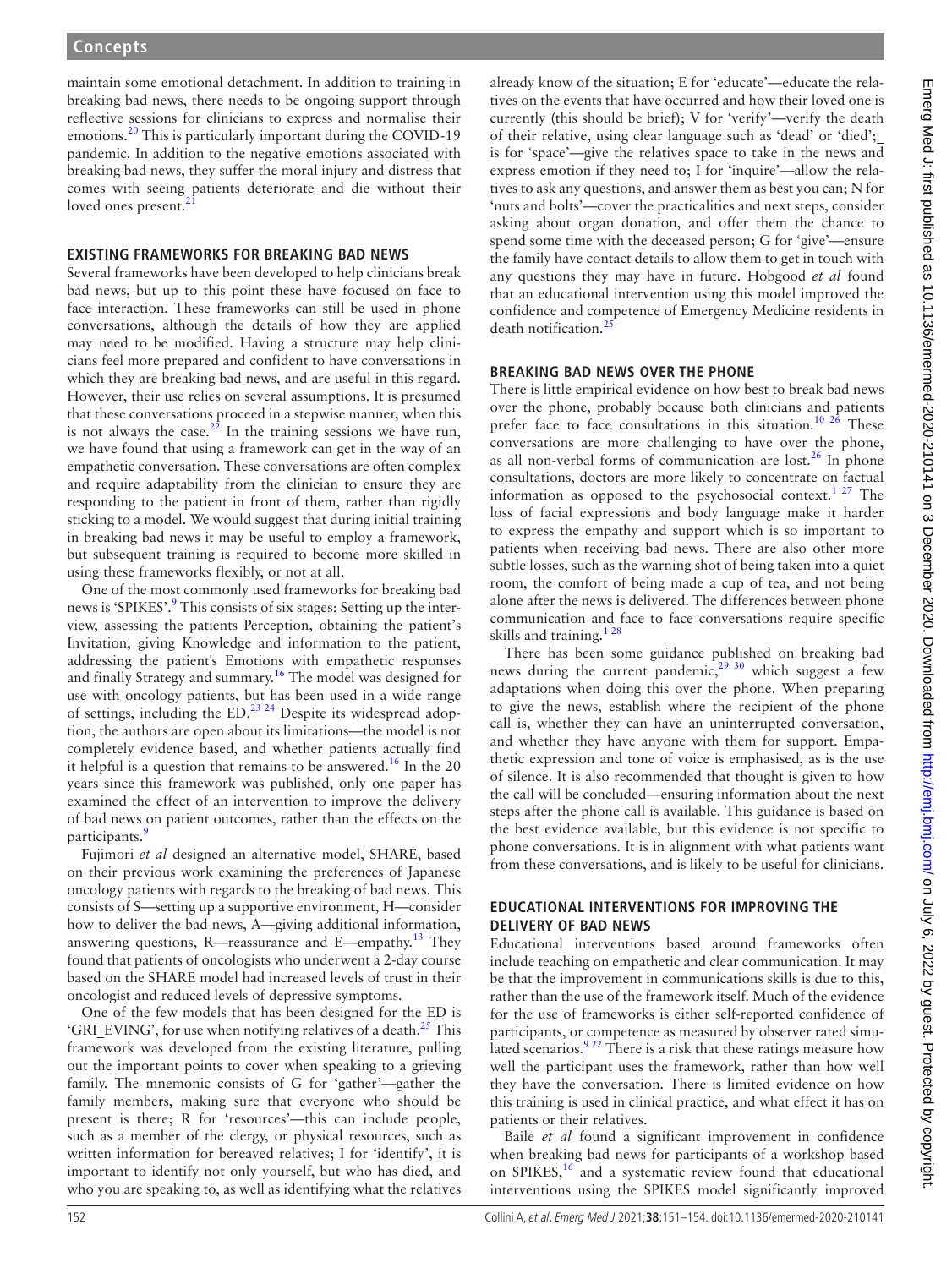the delivery of bad news by clinicians in a variety of settings and specialties.<sup>[9](#page-3-15)</sup> As discussed earlier, the ED has specific characteristics which differ from the oncology setting, but little has been published on interventions specifically tailored for the ED. Servotte *et al* studied the effect of a 4-hour training session for ED residents and medical students, which involved theoretical teaching of the SPIKES model and simulation scenarios. $^{24}$  $^{24}$  $^{24}$  They found their intervention improved self-efficacy, competence in using SPIKES, and communication skills more generally. A study on the GRI\_EVING framework found that self-efficacy and competence significantly improved post-intervention, which consisted of a mini lecture, small group discussion and role play.<sup>25</sup> Additionally, this study measured interpersonal skills scored by an actor simulating a bereaved relative. The participants scored highly on interpersonal skills both pre-intervention and post-intervention, with no significant change seen. For both these studies, it is difficult to judge how much of an impact this training has for patients, as the use of these skills in clinical practice has not been measured. The lack of this evidence is understandable, due to the ethical and logistical issues of studying those who have recently received bad news. However, work in this area would be valuable to ensure we are training clinicians in the ED to do what our patients and their relatives actually need us to do.

## **USING SIMULATION IN BREAKING BAD NEWS TRAINING**

The role of simulation within medical education is now well established, especially in terms of learning technical skills, and is used in the majority of the interventions to improve the delivery of bad news described in the literature.<sup>9</sup> The patient safety movement has been an advocate for simulation, and wider acceptance of it as a teaching modality was reinforced in the UK by the recommendations in Sir Liam Donaldson's Chief Medical Officer's Report of 2008.<sup>31</sup> This report noted the importance of this style of training as a route to safer patient care and called for it to be more fully integrated into the health service. One of the advantages of simulation is it allows participants to practice in a 'safe' environment, where patients will not come to harm. Gaba is most widely quoted in the literature when it comes to explaining the rationale for simulation training. He states that simulation is a technique 'to replace or amplify real experiences with guided experiences, often immersive in nature, that evoke or replicate substantial aspects of the real world in a fully inter-active fashion'.<sup>[32](#page-3-23)</sup>

A number of pedagogical theories can be used to explain the use of simulation. Kneebone *et al* use the conceptual framework of Vygotsky's 'zone of proximal development' and later work on scaffolding; the theory being that learners work at the limits of their ability, under the guidance of those with pre-existing expertise, knowledge or skills.<sup>33</sup> Kolb's learning cycle has also been used to explain how learning occurs in simulation, the debrief helps the learners reflect on their experience and progress through the cycle.<sup>34</sup> This reflective process, with feedback from a more experienced and trained facilitator, is often not available in normal clinical practice. Breaking bad news is an example of a situation that is particularly suited to simulation, as learners rarely get a chance to practice this skill before they do it with patients. It is within what Chiniara *et al* describe as the 'Zone of Simulation'—a high acuity event (the possible impact on the patient or relative is severe), with low opportunity (the ability to practice this skill is limited)[.35](#page-3-26)

Simulation is frequently described within the literature as being 'risk free' for learners as well as patients, however this is

not always the case. In 2013, the journal *Simulation in Healthcare* published an issue focusing on the potential challenges to the psyche of participants. In this issue Gaba reiterates the responsibilities of facilitators and trainers to consider the psychological effects on the participants, to encourage discussion in the field about this, and to act in the best interests of all those concerned when planning and delivering courses. $36$  This is especially important when considering simulation training in an emotive area such as breaking bad news. Skilled and experienced faculty are required to plan and facilitate these kind of training sessions.

## **SIMULATION BASED TRAINING SESSION FOR BREAKING BAD NEWS OVER THE PHONE**

In response to the need for training in having difficult conversations over the phone, we have designed and are running simulation-based sessions for clinicians in collaboration with Role Plays for Training (RPfT), a company specialising in dramabased training. Out of the group of participants, one is given a clinical scenario, and must call a patients' relative to break the news of a deterioration or death. The call is made to the actor on speakerphone, so the other participants in the session can hear both sides of the conversation. The actors we worked with have previously facilitated communication skills training and are practiced in giving detailed and sensitive feedback. After each conversation, the actor gives some focused feedback, before hanging up. At this point, the wider group debrief the conversation, facilitated by a member of faculty. It is a space for the participants to discuss the interaction and their own experiences. We do not advocate the use of a specific framework; instead we emphasise the importance of having an authentic conversation, prioritising what is important to relatives—honesty, clarity and empathy. We noticed that sometimes participants would try to stick to a framework, even when this was not what the simulated relative wanted or needed. Using actors, instead of medically trained faculty, to play the relative meant there was no knowledge or expectation of how the conversation would proceed. Both actors and faculty were not looking at how well a framework was used, but the overall communication skills required to do this difficult task well. We found that this flexible and individual approach was useful for our participants, who had generally already had training in breaking bad news which involved the use of a framework. Feedback and discussion during the debrief often covered preparation for the calls, the use of language and silence, and particularly the expression of empathy. This intervention has been well received by participants, and we are in the process of formally evaluating its impact.

## **CONCLUSIONS**

The ED is a difficult place to break bad news, as the news is often unexpected and is coming from someone who has had little chance to build a relationship with the recipient. This is even harder over the phone, and comes with the additional moral distress from seeing patients dying without their loved ones around them. We believe specific training is required, which should focus on the key areas that are important to patients preparing for the conversation, being clear and honest when delivering the news and answering questions, and particularly showing empathy and compassion—rather than following a specific framework. There is also a need to go beyond training clinicians to improve their delivery of bad news, and create a space for clinicians to discuss their emotional responses to this distressing aspects of their work.